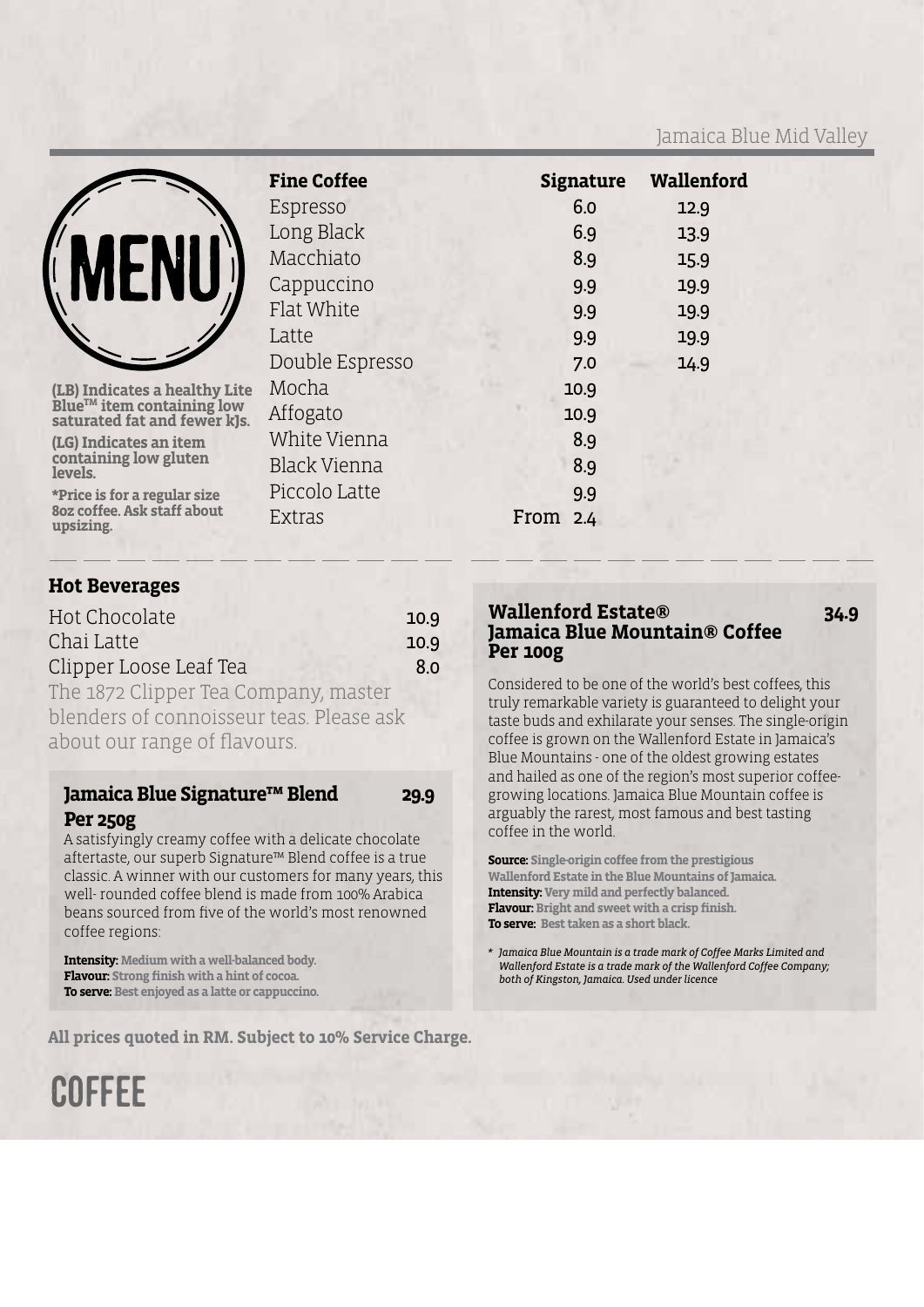Jamaica Blue Mid Valley

| Jamaica Blue Chilled Lattes<br>Made with real Jamaica Blue coffee in a<br>range of flavours.<br>$\cdot$ Chilled Latte<br>• Chilled Long Black        | 10.9<br>10.0         | Milkshake<br>• Strawb<br>• Chocola<br>· Carame<br>$\cdot$ Vanilla |
|------------------------------------------------------------------------------------------------------------------------------------------------------|----------------------|-------------------------------------------------------------------|
| Chilled Chocolate Frappes<br>Available in a range of delicious flavours.<br>• Chocolate Banana Cream<br>• Nuts Over Caramel<br>· Iced Chocolate      | 12.9<br>12.9<br>11.9 | Soft Drink<br>Perrier Wa<br>Evian                                 |
| Jamaica Blue Smoothies<br>Healthy chilled smoothies available in a<br>range of fruit flavours.<br>• Banana<br>• Mango Lychee<br>· Mango Gone Bananas | 12.9<br>12.9<br>12.9 | Fruit Juice                                                       |
| Iced Teas<br>• Boston Iced Tea<br>• Lychee Iced Tea<br>· Lemongrass Iced Tea                                                                         | 10.9<br>10.9<br>10.9 |                                                                   |

| Milkshakes          |      |      |
|---------------------|------|------|
| · Strawberry        |      | 12.9 |
| • Chocolate         |      | 12.9 |
| $\cdot$ Caramel     |      | 12.9 |
| · Vanilla           |      | 12.9 |
|                     |      |      |
| Soft Drinks         | From | 6.0  |
| Perrier Water       |      | 10.0 |
| Evian               |      | 7.9  |
| <b>Fruit Juices</b> | From | 9.9  |

**All prices quoted in RM. Subject to 10% Service Charge.**

# CHILLED BEVERAGES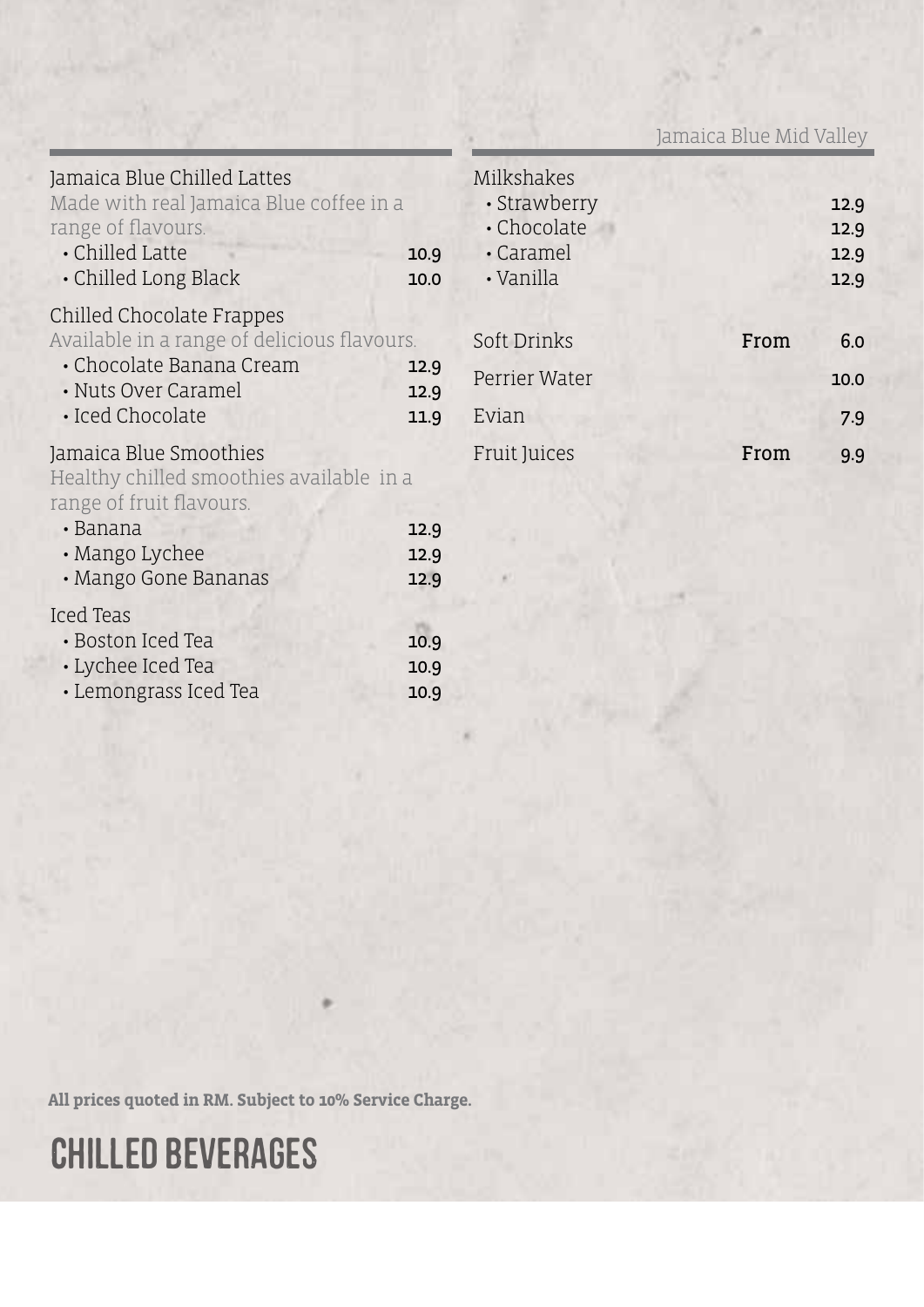|                                                                                                                             |      | Jamaica Blue Mid Valley                                                                                                                                     |
|-----------------------------------------------------------------------------------------------------------------------------|------|-------------------------------------------------------------------------------------------------------------------------------------------------------------|
| Assorted Loaves<br>Served warm with butter.<br>Assorted Pastries                                                            | 6.9  | Eggs Benedict with Turkey Ham<br>16.9<br>Soft poached eggs, wilted spinach, turkey<br>ham, toast & warm hollandaise sauce.                                  |
| Served warm.                                                                                                                | 9.9  | Breakfast Baguette<br>9.9                                                                                                                                   |
| Continental Toast<br>With butter & jam.                                                                                     | 5.9  | Egg omelette, shallot, smoked salmon,<br>tomato chutney.                                                                                                    |
| Muesli<br>Muesli with honey, nuts & dried fruit. Served<br>with natural yoghurt and honey.                                  | 10.0 | Jamaica Blue Big Breakfast<br>19.9<br>Eggs, turkey ham, chicken sausage, roasted<br>tomatoes, sautéed mushrooms & toast. Plus<br>a beverage of your choice. |
| Savoury Croissant<br>Turkey ham, cheese and tomato.                                                                         | 12.9 | Mini Breakfast Frittata<br>7.9                                                                                                                              |
| Blueberry & Vanilla Pancakes<br>Three blueberry & vanilla pancakes with<br>banana & maple syrup.                            | 10.9 | Eggs, roasted potatoes, tomato & shallots<br>wrapped in turkey ham. Served with tomato<br>chutney.                                                          |
| French Toast with Banana<br>Served with banana & butterscotch sauce.                                                        | 12.9 | Avocado Smash with Poached Egg<br>22.9<br>Avocado smashed with tomato, coriander &<br>lemon on toast, with a poached egg.                                   |
| Poached Eggs with<br>Continental Toast                                                                                      | 12.9 | Vegetarian Breakfast with Poached Eggs 25.9<br>Poached eggs, grilled haloumi, roasted                                                                       |
| Scrambled Eggs with<br>Continental Toast                                                                                    | 13.9 | tomato, mushrooms & pesto on toast.                                                                                                                         |
| Eggs Benedict<br>Soft poached eggs, wilted spinach, toast &<br>warm hollandaise sauce.                                      | 13.9 | <b>Extras</b><br>Smoked Salmon<br>2.4                                                                                                                       |
| Eggs Benedict with Mushrooms<br>Soft poached eggs, wilted spinach, sauteed<br>mushrooms, toast & warm hollandaise<br>sauce. | 14.9 | Turkey Ham<br>3.0<br>Chicken Sausage<br>1.2<br>Roasted Tomatoes<br>1.0<br>Mushrooms<br>0.8                                                                  |
| Eggs Benedict with Smoked Salmon<br>Soft poached eggs, wilted spinach, smoked<br>salmon toast & warm hollandaise sauce.     | 15.9 |                                                                                                                                                             |

**All prices quoted in RM. Subject to 10% Service Charge.**